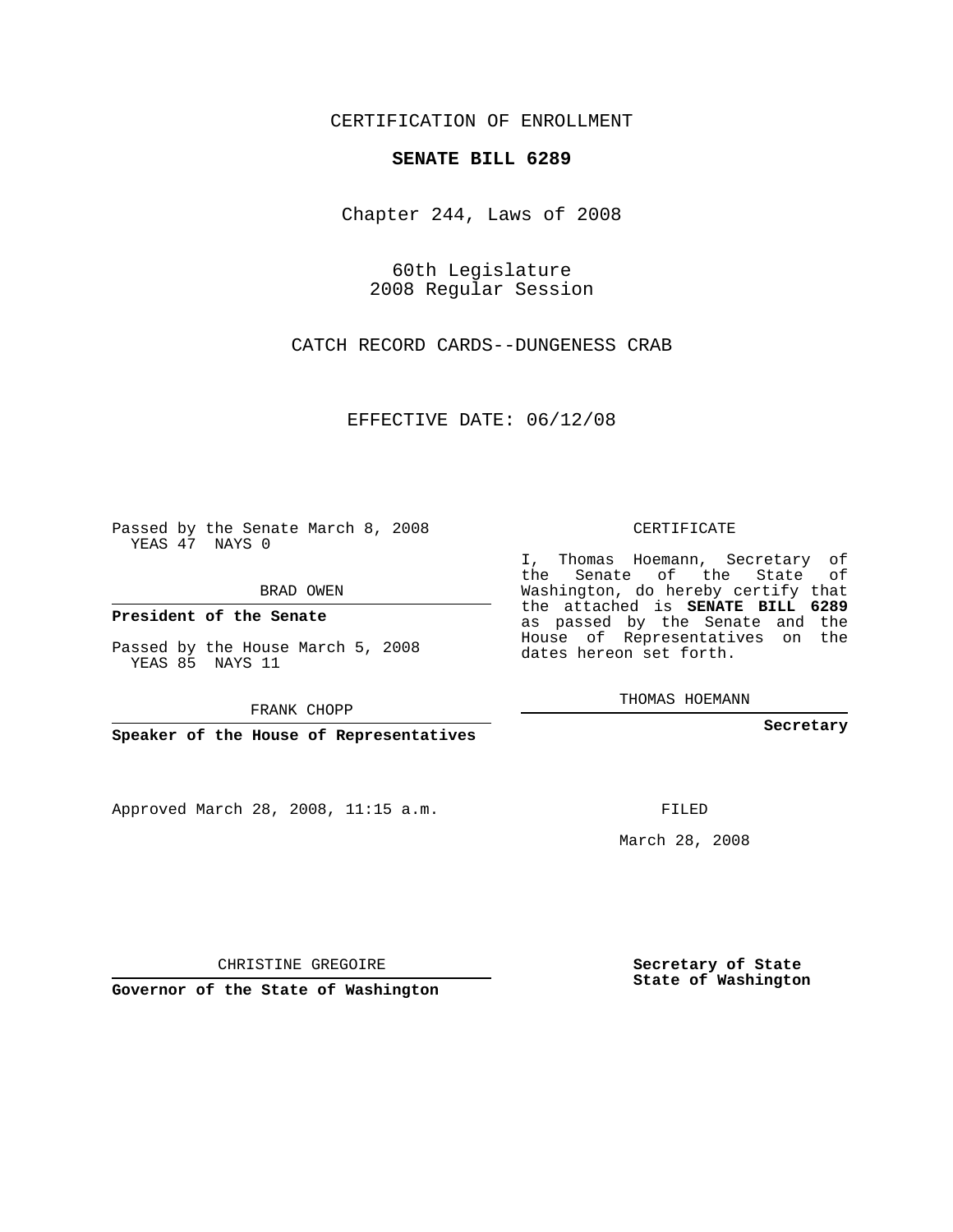## **SENATE BILL 6289** \_\_\_\_\_\_\_\_\_\_\_\_\_\_\_\_\_\_\_\_\_\_\_\_\_\_\_\_\_\_\_\_\_\_\_\_\_\_\_\_\_\_\_\_\_

\_\_\_\_\_\_\_\_\_\_\_\_\_\_\_\_\_\_\_\_\_\_\_\_\_\_\_\_\_\_\_\_\_\_\_\_\_\_\_\_\_\_\_\_\_

## AS AMENDED BY THE HOUSE

Passed Legislature - 2008 Regular Session

# **State of Washington 60th Legislature 2008 Regular Session**

**By** Senators Spanel, Swecker, Jacobsen, Morton, and Shin; by request of Department of Fish and Wildlife

Read first time 01/14/08. Referred to Committee on Natural Resources, Ocean & Recreation.

 AN ACT Relating to Puget Sound Dungeness crab catch record cards; amending RCW 77.32.070 and 77.15.280; and prescribing penalties.

BE IT ENACTED BY THE LEGISLATURE OF THE STATE OF WASHINGTON:

 **Sec. 1.** RCW 77.32.070 and 2005 c 418 s 1 are each amended to read as follows:

 (1) Applicants for a license, permit, tag, or stamp shall furnish the information required by the director. However, the director may not require the purchaser of a razor clam license under RCW 77.32.520 to provide any personal information except for proof of residency. The commission may adopt rules requiring licensees or permittees to keep records and make reports concerning the taking of or effort to harvest fish, shellfish, and wildlife. The reporting requirement may be waived where, for any reason, the department is not able to receive the report. The department must provide reasonable options for a licensee to submit information to a live operator prior to the reporting deadline.

 (2) The commission may, by rule, set an administrative penalty for failure to comply with rules requiring the reporting of taking or effort to harvest wildlife. The commission may also adopt rules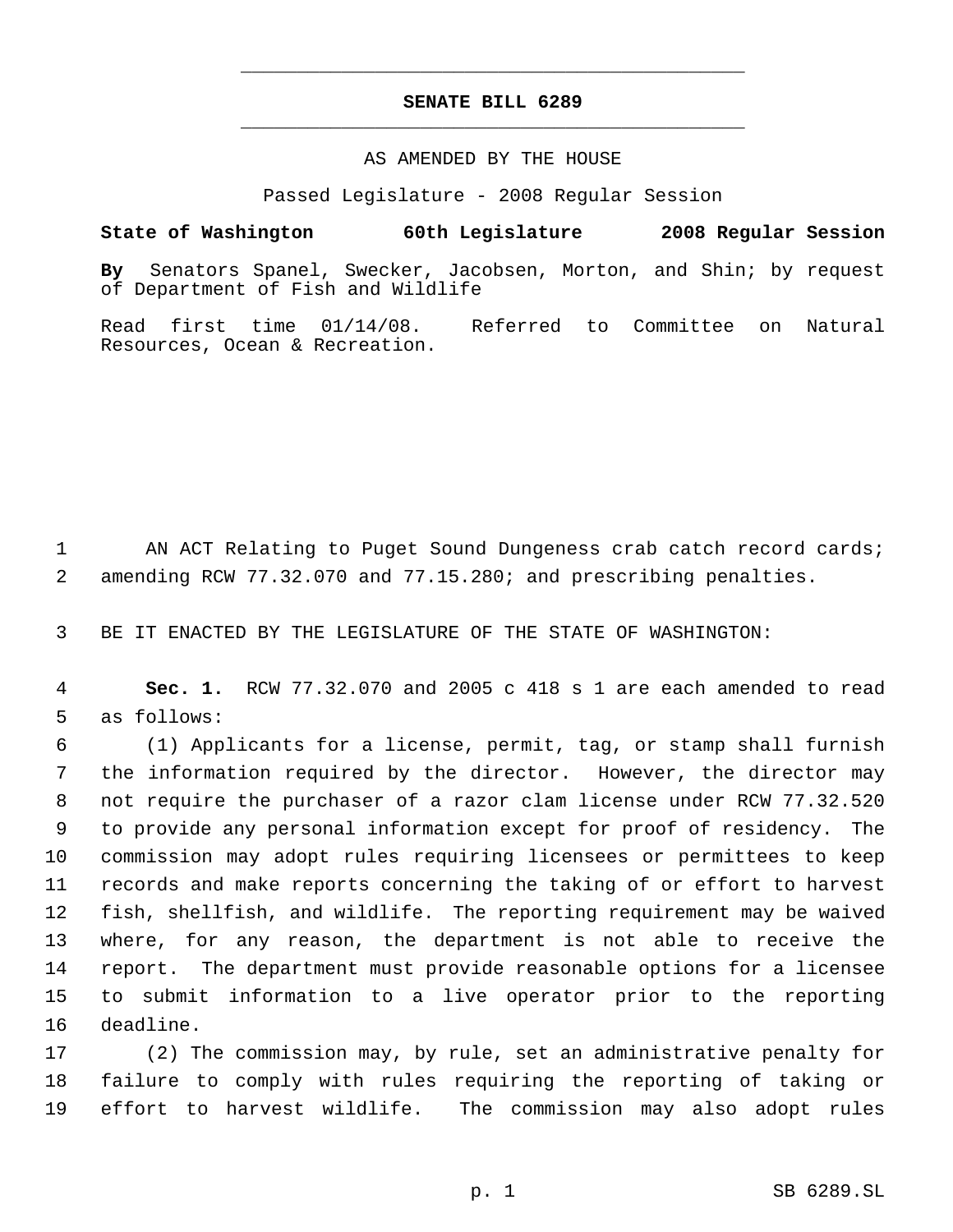requiring hunters who have not reported for the previous license year to complete a report and pay the assessed administrative penalty before a new hunting license is issued.

 (a) The total administrative penalty per hunter set by the commission must not exceed ten dollars.

 (b) By December 31st of each year, the department shall report the rate of hunter compliance with the harvest reporting requirement, the administrative penalty imposed for failing to report, and the amount of administrative penalties collected during that year to the appropriate fiscal and policy committees of the senate and house of representatives.

12 (3) The commission may, by rule, set an administrative penalty for 13 failure to comply with rules requiring the reporting of data from catch record cards officially endorsed for Puget Sound Dungeness crab. The 15 commission may also adopt rules requiring fishers who possessed a catch 16 record card officially endorsed for Puget Sound Dungeness crab and who 17 have not reported for the previous license year to complete a report and pay the assessed administrative penalty before a new catch record card officially endorsed for Puget Sound Dungeness crab is issued.

 (a) The total administrative penalty per fisher set by the commission must not exceed ten dollars.

 (b) By December 31st of each year, the department shall report the 23 rate of fisher compliance with the Puget Sound Dungeness crab catch 24 record card reporting requirement, the administrative penalty imposed for failing to report, and the amount of administrative penalties collected during that year to the appropriate fiscal and policy committees of the senate and house of representatives.

 **Sec. 2.** RCW 77.15.280 and 2005 c 418 s 2 are each amended to read as follows:

 (1) A person is guilty of violating rules requiring reporting of fish or wildlife harvest if the person:

 (a) Fails to make a harvest log report of a commercial fish or shellfish catch in violation of any rule of the commission or the director;

 (b) Fails to maintain a trapper's report or taxidermist ledger in violation of any rule of the commission or the director;